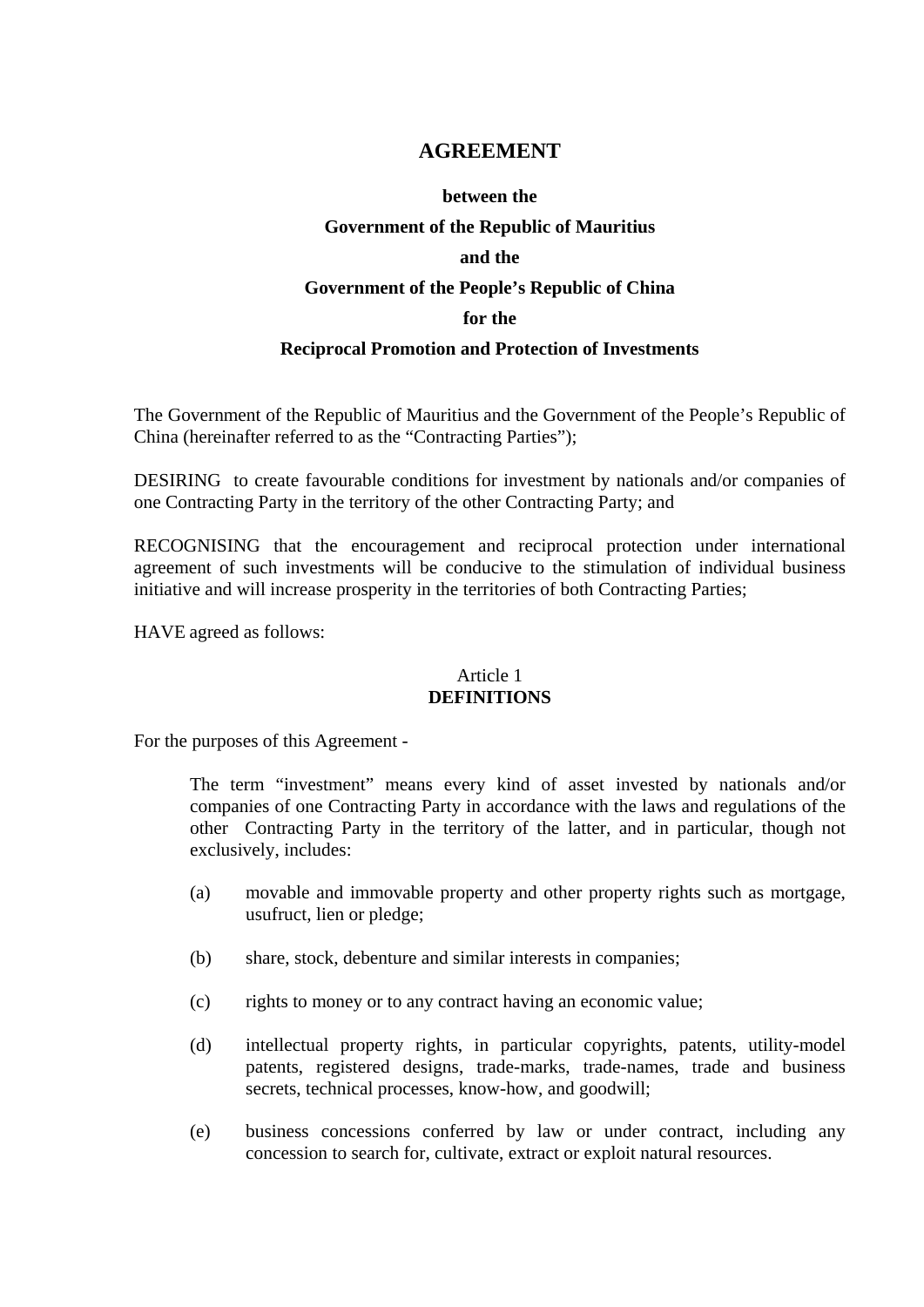2

 "returns" means monetary returns yielded by an investment including any profit, interest, capital gain, dividend, royalty payment, technical assistance or other fee.

"national" means -

- (a) in respect of the People's Republic of China, a natural person who is a citizen of the People's Republic of China according to its laws;
- (b) in respect of Mauritius, a natural person who is a citizen of the Republic of Mauritius according to its laws.

"company" means -

- (a) in respect of the People's Republic of China, any company, firm, association or body, incorporated, established or registered under the laws in force in the People's Republic of China;
- (b) in respect of Mauritius, any company, firm, association or body, incorporated, established or registered under the laws in force in the Republic of Mauritius.

"territory" means -

- (a) in the case of the Republic of Mauritius
	- (i) all the territories and islands which, in accordance with the laws of Mauritius, constitute the State of Mauritius;
	- (ii) the territorial sea of Mauritius; and
	- (iii) any area outside the territorial sea of Mauritius which in accordance with international law has been or may hereafter be designated, under the laws of Mauritius, as an area, including the Continental Shelf, within which the rights of Mauritius with repsect to the sea, the sea-bed and sub-soil and their natural resources may be exercised;
- (b) in the case of the People's Republic of China -

the territory of the People's Republic of China as defined in its laws and the adjacent areas over which the People's Republic of China has sovereignty, sovereign rights or jurisdiction in accordance with international law.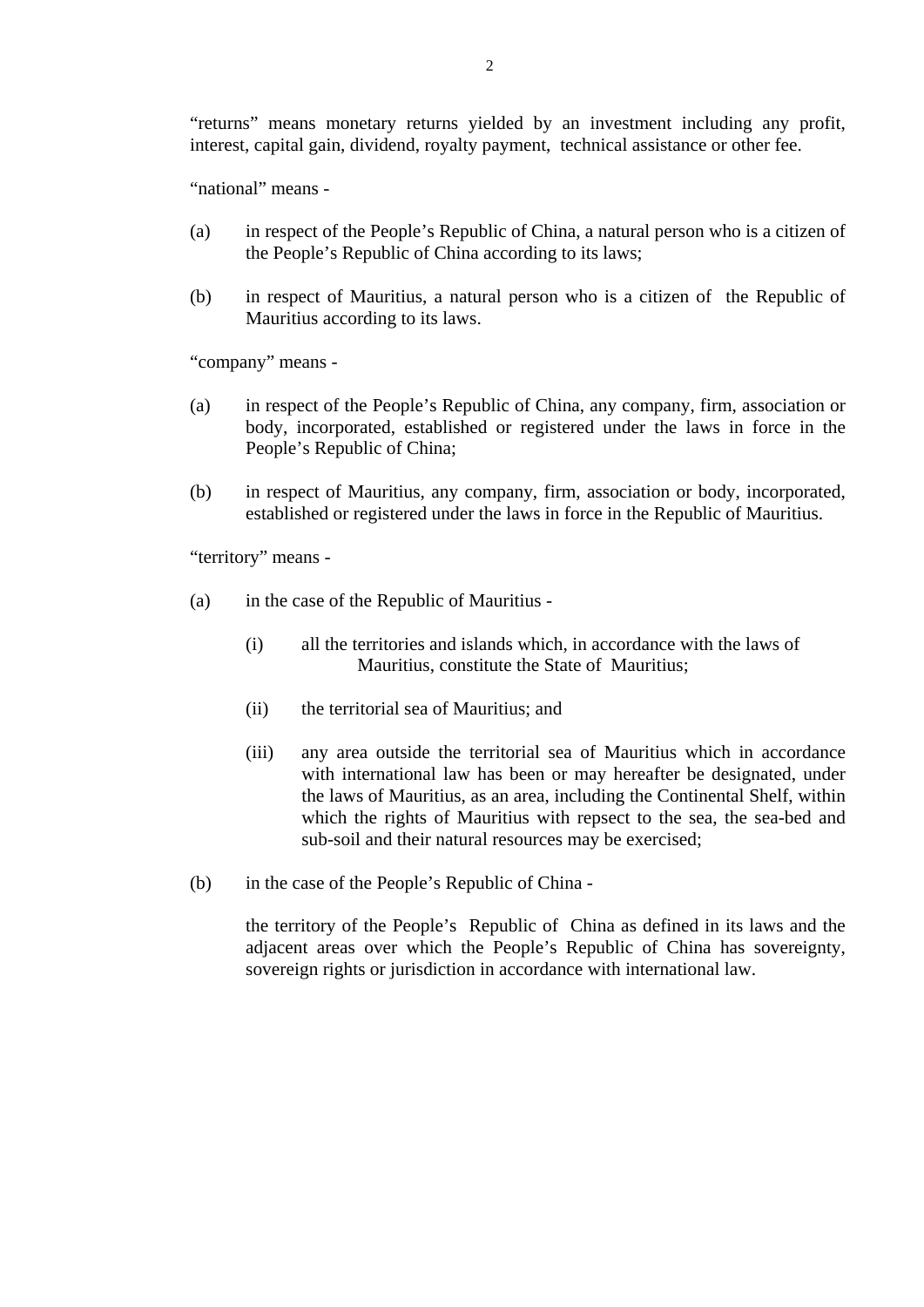### Article 2 **APPLICABILITY OF THIS AGREEMENT**

- (1) This Agreement shall only apply
	- (a) in respect of investments in the territory of the People's Republic of China, to all investments made by nationals and/or companies of the Republic of Mauritius which are specifically approved in writing by the competent authority designated by the Government of the People's Republic of China and upon such conditions, if any, as it shall deem fit;
	- (b) in respect of the investments in the territory of Mauritius, to all investments made by nationals and/or companies of the People's Republic of China which are specifically approved in writing by the competent authority designated by the Government of the Republic of Mauritius and upon such conditions, if any, as it shall deem fit.
- (2) The Agreement shall apply to all investments made by nationals and/or companies of either Contracting Party in the territory of the other Contracting Party, whether made before or after the coming into force of this Agreement.

# Article 3 **PROMOTION AND PROTECTION OF INVESTMENT**

- (1) Each Contracting Party shall encourage and create favourable conditions for nationals and/or companies of the other Contracting Party to make in its territory investments that are in line with its general economic policy.
- (2) Investments approved under Article 2 shall be accorded fair and equitable treatment and protection in accordance with this Agreement.
- (3) Each Contracting Party shall grant assistance in accordance with its laws and provide facilities for obtaining visa and working permit to nationals of the other Contracting Party to or in the territoty of the Former in connection with activities associated with such investments.

# Article 4 **MOST FAVOURED NATION PROVISIONS**

(1) Subject to Articles 5 and 11, neither Contracting Party shall in its territory subject investments admitted in accordance with the provisions of Article 2 or returns of nationals and/or companies of the other Contracting Party to treatment less favourable than that which it accords to investments or returns of nationals and/or companies of any third State.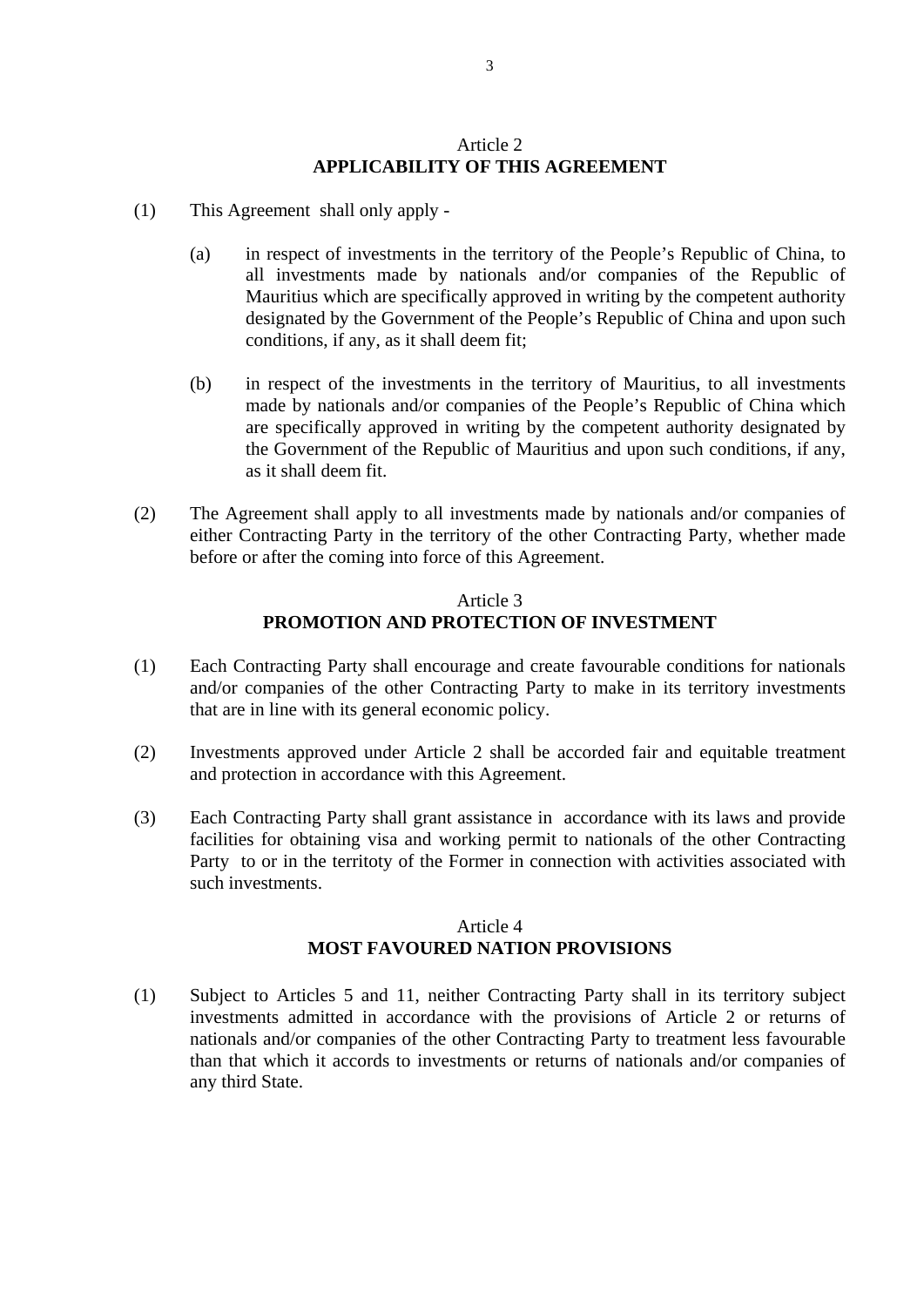(2) If the legislation of either Contracting Party or international obligations existing at present or established hereafter between the Contracting Parties in addition to this Agreement, result in a position entitling investments by nationals and/or companies of the other Contracting Party to treatment more favourable than is provided for by this Agreement, such position shall not be affected by this Agreement. In addition to those specified in this agreement each Contracting Party shall observe any commitment made by it in accordance with its laws to nationals and/or companies of the other Contracting Party as regards their investments.

## Article 5 **EXCEPTIONS**

- (1) The provisions of this Agreement relating to the grant of treatment not less favourable than that accorded to the nationals and/or companies of any third State shall not be construed so as to oblige one Contracting Party to extend to the nationals and/or companies of the other Contracting Party the benefit of any treatment, preference or privilege resulting from -
	- (a) any regional arrangements for customs, monetary, tariff or trade matters (including a free trade area) or any agreement designed to lead in future to such a regional arrangement; or
	- (b) any agreement for facilitating frontier trade.
- (2) Matters relating to taxation shall be governed by any Avoidance of Double Taxation Treaty between the two Contracting Parties and the domestic laws of each Contracting Party.

# Article 6 **EXPROPRIATION**

- (1) Neither Contracting Party shall take any measures depriving, directly or indirectly, nationals and/or companies of the other Contracting party of their investments unless the following conditions are complied with:
	- (a) the measures are taken in the public interest and under due process of law;
	- (b) the measures are not discriminatory or contrary to any undertaking which the Contracting Party which takes such measures may have given;
	- (c) the measures are taken against just compensation. Such compensation shall represent the genuine value of the investments affected, shall include interest at a normal commercial rate until the date of payment and shall, in order to be effective for the claimants, be paid and made transferable, without delay, to the country designated by the claimants concerned and in the currency of the country of which the claimants are nationals or in any freely convertible currency acccepted by the claimants.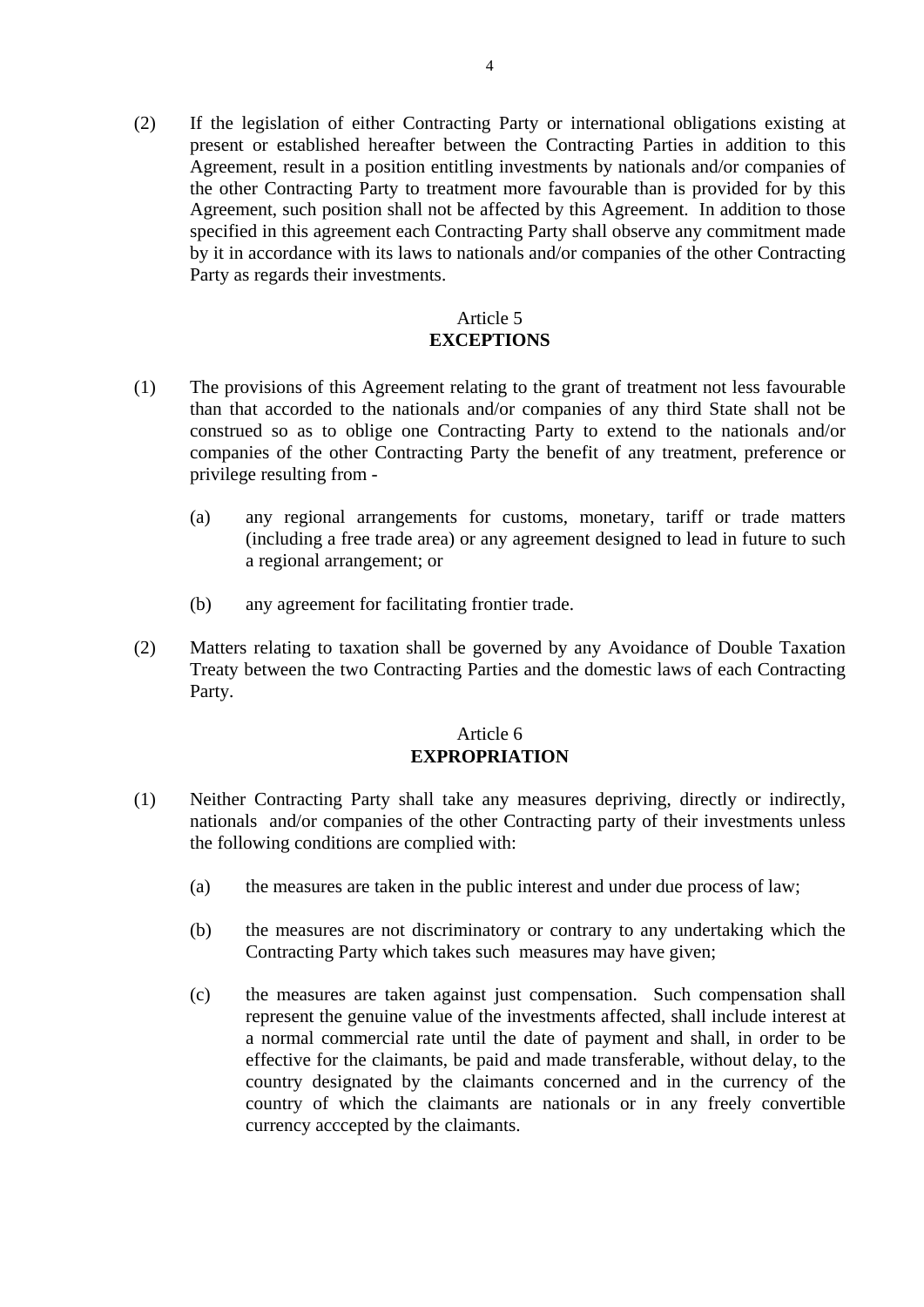(2) Where one Contracting Party takes any measure referred to in paragraph 1 of this Article against the assets of a company which is incorporated or constituted under the laws in force in any part of its own territory, and in which nationals and/or companies of the other Contracting Party own shares, it shall ensure that the provisions of paragraph (1) of this article are applied to the extent necessary to guarantee compensation as specified therein to such nationals and/or companies of the other Contracting Party who are owners of those shares.

# Article 7 **COMPENSATION**

Nationals and/or companies of one Contracting Party whose investments in the territory of the other Contracting Party suffer losses owing to war or other armed conflict, a state of national emergency, revolt, insurrection or riot in the territory of the latter Contracting Party, shall be accorded by the latter Contracting Party treatment, as regards restitution, indemnification, compensation or other settlement, if any, no less favourable than that which the latter Contracting Party accords to nationals and/or companies of any third State.

# Article 8  **REPATRIATION**

- (1) Each Contracting Party shall guarantee to nationals and/or companies of the other Contracting Party the free transfer, in accordance with its laws and regulations and on a non-discriminatory basis, of their investment and the returns from any investments, including -
	- (a) profits, capital gain, dividends, royalties, interests and other current income accruing from any investment;
	- (b) the proceeds of the total or partial liquidation of any investment;
	- (c) repayments made pursuant to a loan agreement in connection with investments;
	- (d) licence fees in relation to the matters in Article  $1(d)$ ;
	- (e) payments in respect of technical assistance, technical services and management fees;
	- (f) payments in connection with contracting projects;
	- (g) earnings of nationals of the other Contracting Party who work in connection with an investment in the territory of the Contracting Party.
- (2). Nothing in paragraph (1) of this Article shall affect the free transfer of compensation paid under Article 6 of this Agreement.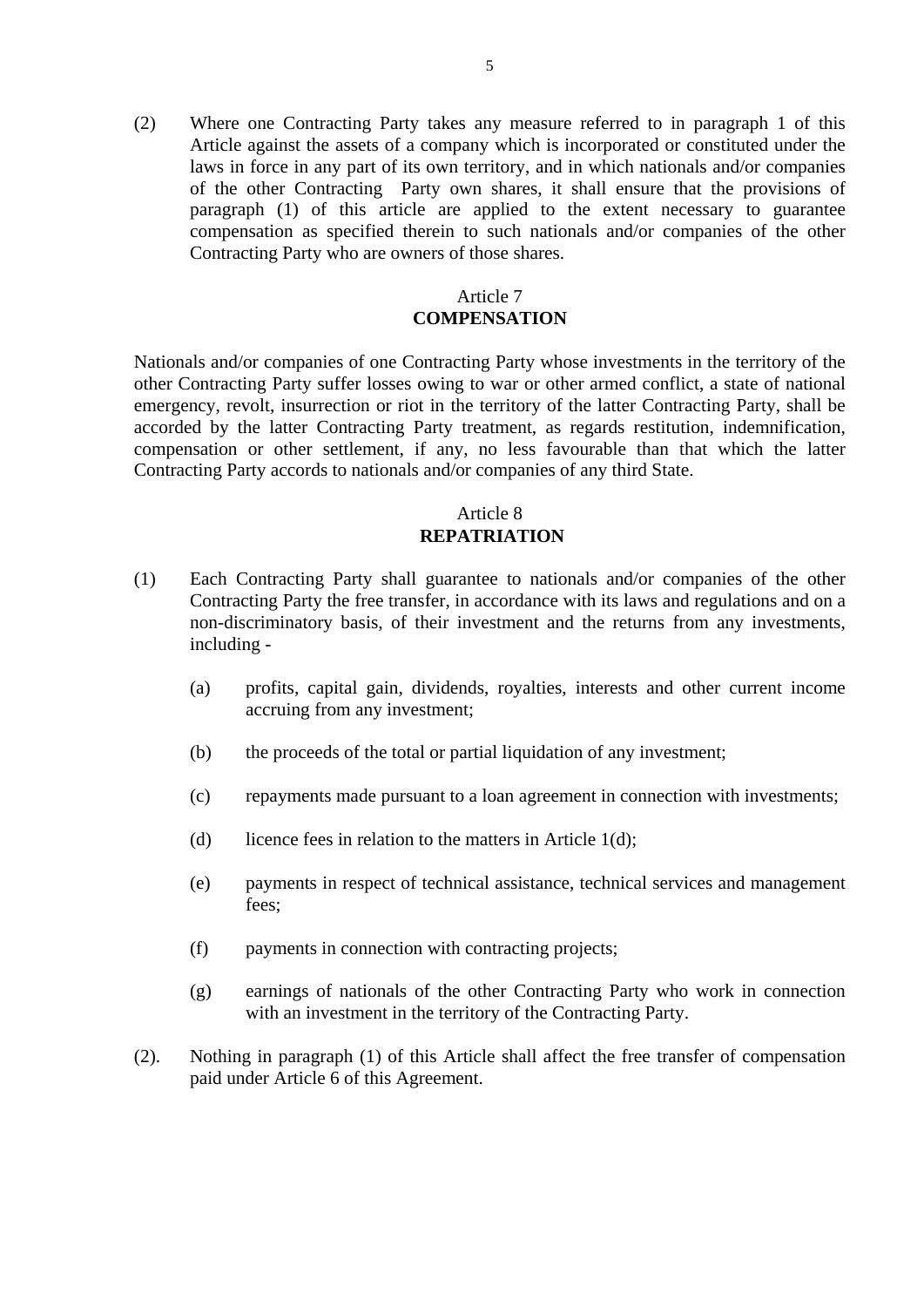### Article 9 **EXCHANGE RATE**

The transfers referred to in Articles 6 to 8 of this Agreement shall be effected at the prevailing market rate in freely convertible currency on the date of transfer. In the absence of such a market rate the official rate of exchange shall apply.

#### Article 10 **LAWS**

For the avoidance of any doubt, it is declared that all investments shall, subject to this Agreement, be governed by the laws in force in the territory of the Contracting Party in which such investments are made.

#### Article 11  **PROHIBITIONS AND RESTRICTIONS**

The provisions of this Agreement shall not in any way limit the right of either Contracting Party to apply prohibitions or restrictions of any kind or take any other action which is directed to the protection of its essential security interests, or to the protection of public health or the prevention of diseases and pests in animals or plants or the protection of its environment.

# Article 12  **SUBROGATION**

- (1) In the event that either Contracting Party (or any agency, institution, statutory body or corporation designated by it) as a result of an indemnity it has given in respect of an investment or any part thereof makes payment to its own nationals and/or companies in respect of any of their claims under this Agreement, the Contracting Party (or any agency, institution, statutory body or corporation designated by it) is entitled by virtue of subrogation to exercise the rights and assert the claims of its own nationals and/or companies. The subrogated right or claim shall not be greater than the original right or claim of the said investor.
- (2) Any payment made by one Contracting Party (or any agency, institution, statutory body or corporation designated by it) to its nationals and/or companies shall not affect the right of such nationals and/or companies to make their claims against the other Contracting Party in accordance with Article 13 provided that the exercise of such a right does not overlap, or is not in conflict, with the exercise of a right in virtue of subrogration under paragraph (1).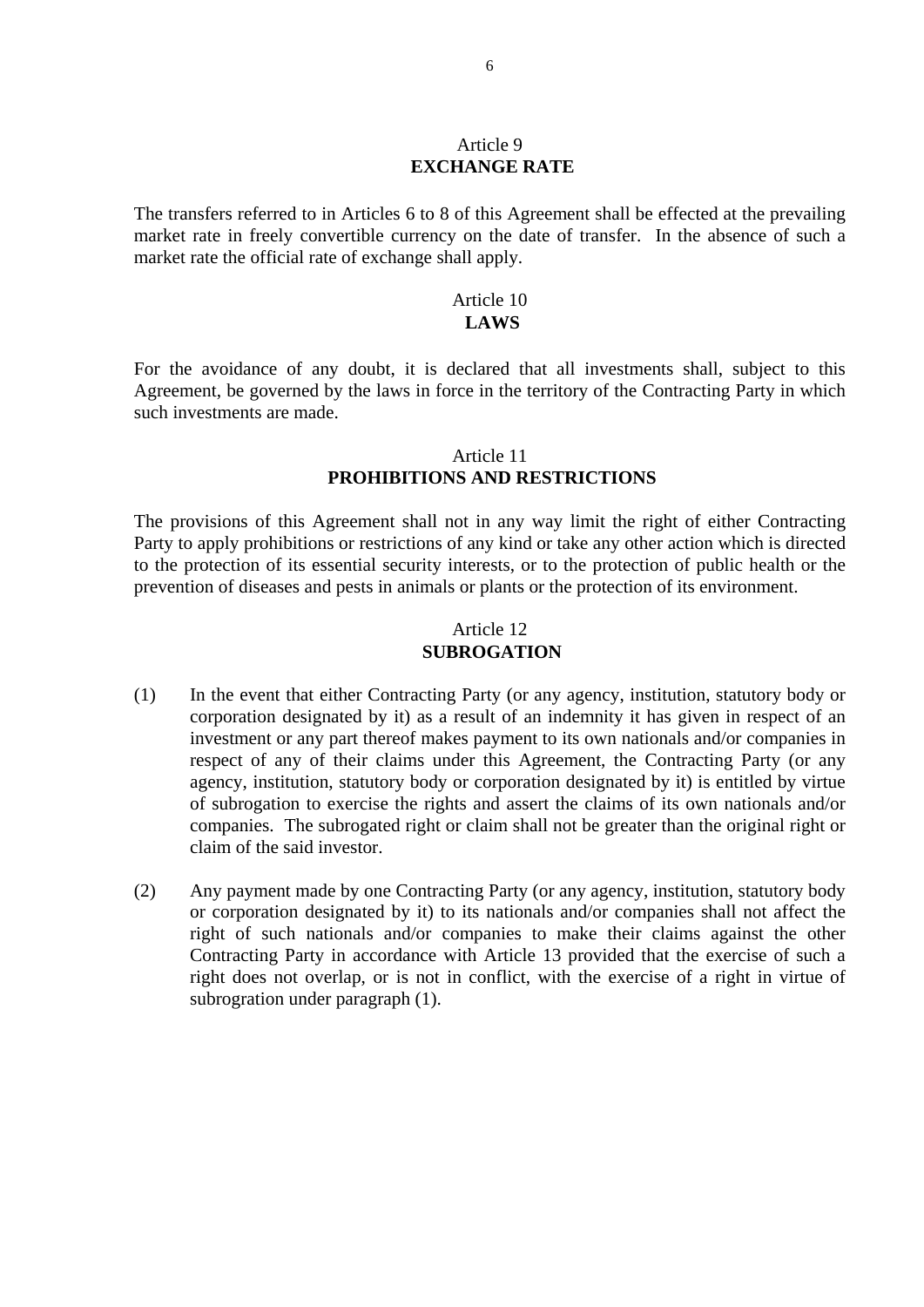### Article 13  **INVESTMENT DISPUTES**

- (1) Any dispute between a national and/or company of one contracting Party and the other Contracting Party in connection with an investment in the territory of the other Contracting Party shall, as far as possible, be settled amicably through negotiations between the parties to the dispute.
- (2) If the dispute cannot be settled through negotiations within six months, either party to the dispute shall be entitled to initiate judicial action before the competent court of the Contracting Party accepting the investment.
- (3) If a dispute involving the amount of compensation resulting from any measure referred to in paragraph (1) of Article 6 cannot be settled within six months after resort to negotiation as specified in paragraph (1) of this Article by the national and/or company concerned, it may be submitted to an international arbitral tribunal established by both parties.

 The provisions of this paragraph shall not apply if the national and/or company concerned has resorted to the procedure specified in paragraph (2) of this article.

- (4) The international arbitral tribunal mentioned above shall be especially constituted in the following manner: Each party to the dispute shall appoint an arbitrator. The two arbitrators shall appoint a third arbitrator as Chairman. The arbitrators shall be appointed within two months and the Chairman within four months from the date on which one party concerned notified the other party of its submission of the dispute to arbitration.
- (5) If the necessary appointments are not made within the period specified in paragraph (4), either party may, in the absence of any other agreement, request the Chairman of the International Arbitration Institute of the Stockholm Chamber of Commerce to make the necessary appointments.
- (6) The arbitral tribunal shall, apart from what is stated below, determine its own arbitral procedures with reference to the "Convention on the Settlement of Investment Disputes Between States and Nationals of Other States", done at Washington on 18 March 1965.
- (7) The tribunal shall reach its decision by a majority of votes.
- (8) The decision of the arbitral tribunal shall be final and binding and the parties shall abide by and comply with the terms of its award.
- (9) The arbitral tribunal shall state the basis of its decision and state reasons upon the request of either party.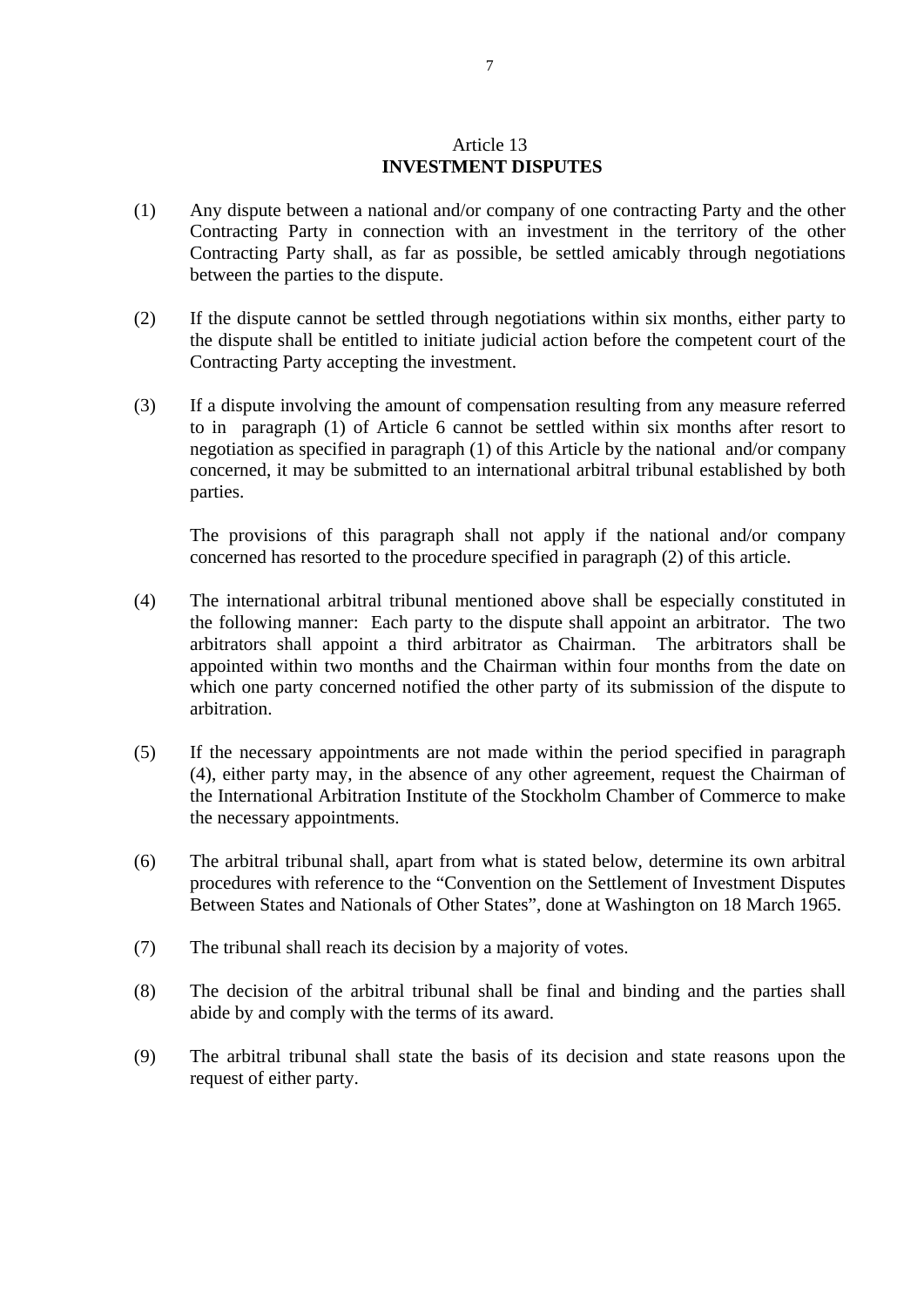- (10) Each party concerned shall bear the cost of its own arbitrator and its representation in the arbitral proceedings. The cost of the Chairman in discharging his arbitral function and the remaining costs of the tribunal shall be borne equally by the parties concerned. The tribunal may, however, in its decision direct that a higher proportion of costs shall be borne by one of the two parties, and this decision shall be binding on both parties.
- (11) The arbitration shall be held in the territory of the Contracting Party where the investment was made.
- (12) The provisions of this Article shall not prejudice the Contracting Parties from using the procedures specified in Article 14 where a dispute concerns the interpretation of any provision of this Agreement.

# Article 14  **DISPUTES BETWEEN THE CONTRACTING PARTIES**

- (1) Any dispute between the Contracting Parties concerning the interpretation of any provision of this Agreement shall, as far as possible, be settled through diplomatic channels.
- (2) If any such dispute cannot be settled, it shall upon the request of either Contracting Party be submitted to arbitration. The arbitral tribunal (hereinafter called "the tribunal") shall consist of three arbitrators, one appointed by each Contracting Party, and the third, who shall be the Chairman of the tribunal, appointed by agreement of the Contracting Parties.
- (3) Within two months of receipt of the request for arbitration, each Contracting Party shall appoint an arbitrator, and within two months of such appointments of the two arbitrators, the Contracting Parties shall appoint the third arbitrator who shall be the Chairman and shall not be a national of either party.
- (4) If the tribunal shall not have been constituted within four months of receipt of the request for arbitration, either Contracting Party may, in the absence of any other agreement, invite the President of the International Court of Justice to appoint the arbitrator or arbitrators not yet appointed. If the President is a national of either Contracting Party or if he is unable to do so, the Vice-President may be invited to do so. If the Vice-President is a national of either Contracting Party or if he is unable to do so, the Member of the International Court of Justice next in seniority who is not a national of either Contracting Party may be invited to make the necessary appointments and so on.
- (5) The tribunal shall reach its decision by a majority of votes.
- (6) The tribunal's decision shall be final and the Contracting Parties shall abide by and comply with the terms of its award.